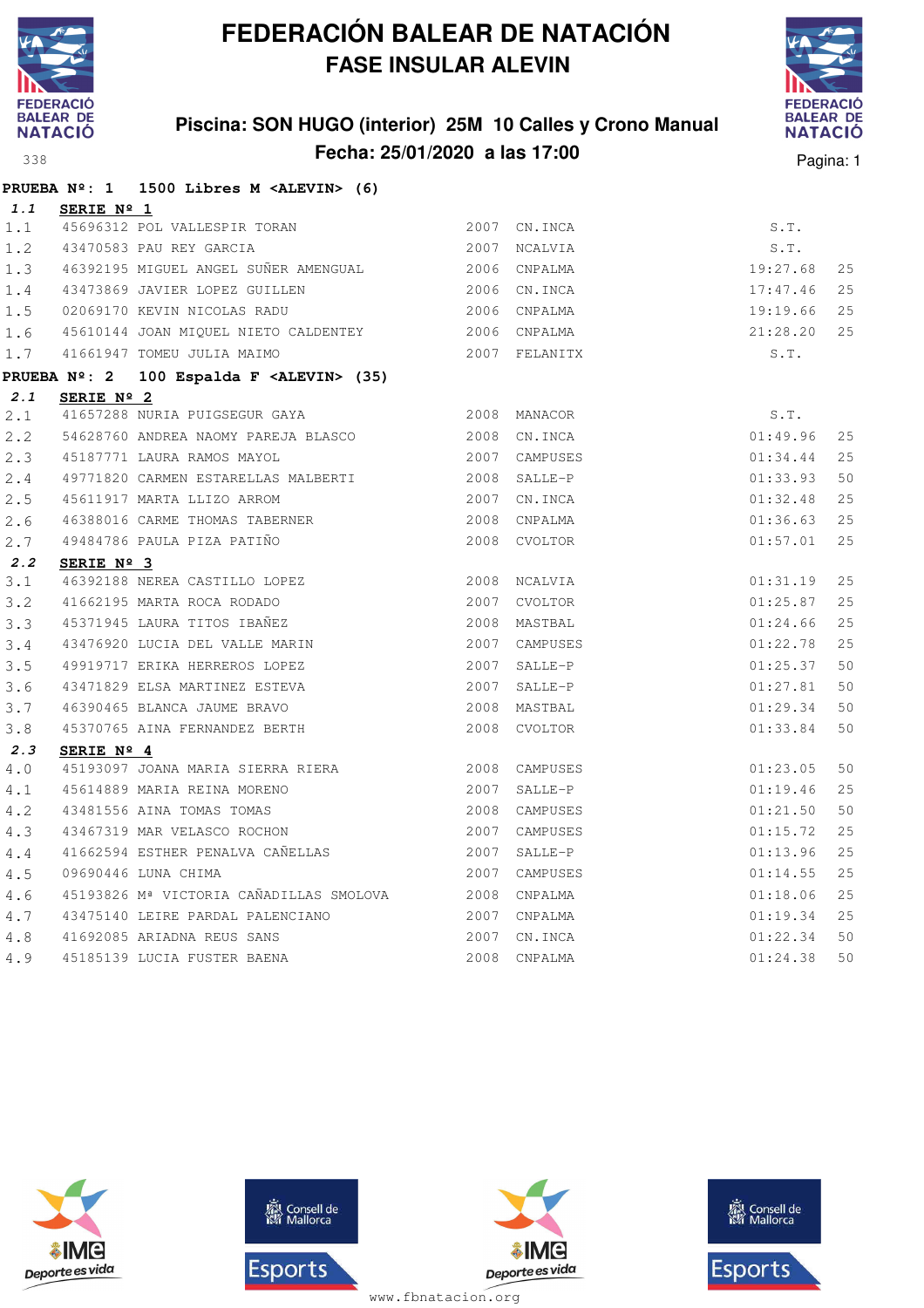

### **Piscina: SON HUGO (interior) 25M 10 Calles y Crono Manual Fecha: 25/01/2020 a las 17:00** Pagina: 2



|         |                     | PRUEBA Nº: 3 100 Espalda M <alevin> (11)</alevin>                                              |      |               |          |    |
|---------|---------------------|------------------------------------------------------------------------------------------------|------|---------------|----------|----|
| 3.1     | SERIE Nº 5          |                                                                                                |      |               |          |    |
| 5.2     |                     | 43477211 ALBERTO EGEA RUIZ 2007 SALLE-P                                                        |      |               | 01:47.39 | 25 |
| 5.3     |                     | 43478179 JOEL ENRIQUE FARIÑA BARREROS 2006 CVOLTOR                                             |      |               | 01:41.97 | 50 |
| $5.4$   |                     | 41623479 ANDREU APARICIO TERRAZAS 2006 CN.INCA                                                 |      |               | 01:32.62 | 25 |
| 5.5     |                     | 2007 MASTBAL<br>54623911 MARC FERRER AGUILAR                                                   |      |               | 01:37.69 | 50 |
| 5.6     |                     | 54875007 MIJAIL EUGENIO OCHOA SABANOV 2007 NCALVIA                                             |      |               | 01:45.18 | 25 |
| 5.7     |                     | 41658921 PAU BLANCO CASTILLO                                                                   |      | 2007 MANACOR  | S.T.     |    |
| 3.2     | SERIE $N^{\circ}$ 6 |                                                                                                |      |               |          |    |
| 6.1     |                     | 41622901 ROGER GUINOVART CALDENEY 2007 ES.ARTA                                                 |      |               | 01:35.04 | 50 |
| 6.2     |                     | 43476877 VICTOR CASTAÑER HERNANDEZ 2006 CNPALMA                                                |      |               | 01:27.75 | 25 |
| 6.3     |                     | 45612184 IVAN FERNANDEZ ROZALEN                                                                |      | 2006 CVOLTOR  | 01:26.06 | 25 |
| $6.4$   |                     | 49609615 TOMAS COLOMINA SANCHEZ 2007 CNPALMA                                                   |      |               | 01:20.46 | 25 |
| 6.5     |                     |                                                                                                |      |               | 01:24.31 | 25 |
| 6.6     |                     | 45192768 MARC CASTRO ARQUES 61 2007 CAMPUSES<br>43480025 DAVID VILLEGAS VILLEGAS 62007 CVOLTOR |      |               | 01:26.52 | 25 |
| 6.7     |                     |                                                                                                |      |               | 01:32.91 | 50 |
| 3.3     | SERIE Nº 7          |                                                                                                |      |               |          |    |
| 7.0     |                     | 43461584 PAU SOCIAS ROIG 2006 CVOLTOR                                                          |      |               | 01:21.94 | 50 |
| 7.1     |                     | 41619398 DANIEL SERVERA GODOY 2006 ES.ARTA                                                     |      |               | 01:17.65 | 25 |
| 7.2     |                     | 2007 NCALVIA<br>41663863 TOMEU BONET BONET                                                     |      |               | 01:15.26 | 50 |
| 7.3     |                     | 45691572 ANDREAS CARRASCAL GUILCHENKO 2006 CNPALMA                                             |      |               | 01:08.91 | 50 |
| $7\,.4$ |                     | 41664005 JUAN GARCIA VIVES<br>49927148 VICTOR POLO CAPO                                        |      | 2006 SALLE-P  | 01:07.31 | 50 |
| 7.5     |                     |                                                                                                |      | 2006 CAMPUSES | 01:06.37 | 25 |
| 7.6     |                     | 45693738 JAUME PONS SANTAMARIA                                                                 |      | 2006 CNMURO   | 01:08.92 | 25 |
| 7.7     |                     | 45192573 NICOLAS BLAS STÜDE<br>45192573 NICOLAS BLAS STÜDE<br>45197620 VAUTER PUSS STÜDE       |      |               | 01:15.62 | 50 |
| 7.8     |                     | 45187628 XAVIER PUIG BLANCO 2007 NCALVIA                                                       |      |               | 01:21.03 | 50 |
| 7.9     |                     |                                                                                                |      |               | 01:19.82 | 25 |
|         |                     | PRUEBA Nº: 4 100 Braza F <alevin> (38)</alevin>                                                |      |               |          |    |
| 4.1     | SERIE Nº 8          |                                                                                                |      |               |          |    |
| $8.1$   |                     | 41657288 NURIA PUIGSEGUR GAYA (2008 MANACOR                                                    |      |               | S.T.     |    |
| 8.2     |                     | 2008 CAMPUSES<br>46390096 MARINA IGUAL SALOM                                                   |      |               | S.T.     |    |
| 8.3     |                     | 07134523 NICOLE CRISTINA MUÑOZ SACCOCCIA 2007 MANACOR                                          |      |               | S.T.     |    |
| 8.4     |                     | 45614939 MARIA ANTONIA FEMENIA CRESPI 2008 SALLE-P                                             |      |               | 01:51.30 | 25 |
| 8.5     |                     | 41693712 ESPERANÇA NADAL NICOLAU                                                               |      | 2008 ES.ARTA  | 01:53.40 | 25 |
| 8.6     |                     | 41692998 MARIA ANTONIA OBRADOR SERRA                                                           |      | 2007 FELANITX | S.T.     |    |
| 8.7     |                     | 49605392 ANDREA HERNANDEZ RODRIGUEZ                                                            | 2007 | NCALVIA       | S.T.     |    |
| 4.2     | SERIE Nº 9          |                                                                                                |      |               |          |    |
| 9.1     |                     | 41618710 PAULA E. REHKUGLER TOLEDO                                                             |      | 2007 FELANITX | 01:43.75 | 25 |
| 9.2     |                     | 45691876 SARA PARRA POMAR                                                                      | 2008 | CNPALMA       | 01:43.07 | 50 |
| 9.3     |                     | 46394333 LUCIA VILAFRANCA MOYA                                                                 | 2007 | NCALVIA       | 01:38.91 | 25 |
| 9.4     |                     | 45189395 LARA VELASCO POTEKHINA                                                                | 2008 | SALLE-P       | 01:39.96 | 50 |
| 9.5     |                     | 41621291 ABRIL TOLEDO MONTAÑES                                                                 | 2008 | FELANITX      | 01:38.30 | 25 |
| 9.6     |                     | 45185729 MIREIA VANRELL MENENDEZ                                                               | 2007 | CNPALMA       | 01:40.63 | 25 |
| 9.7     |                     | 41711682 GEMMA VALERA CASTELLANO                                                               | 2007 | CNPALMA       | 01:42.46 | 25 |
| 9.8     |                     | 49770484 MARIOLA PEREZ CAMACHO                                                                 |      | 2008 SALLE-P  | 01:46.54 | 25 |







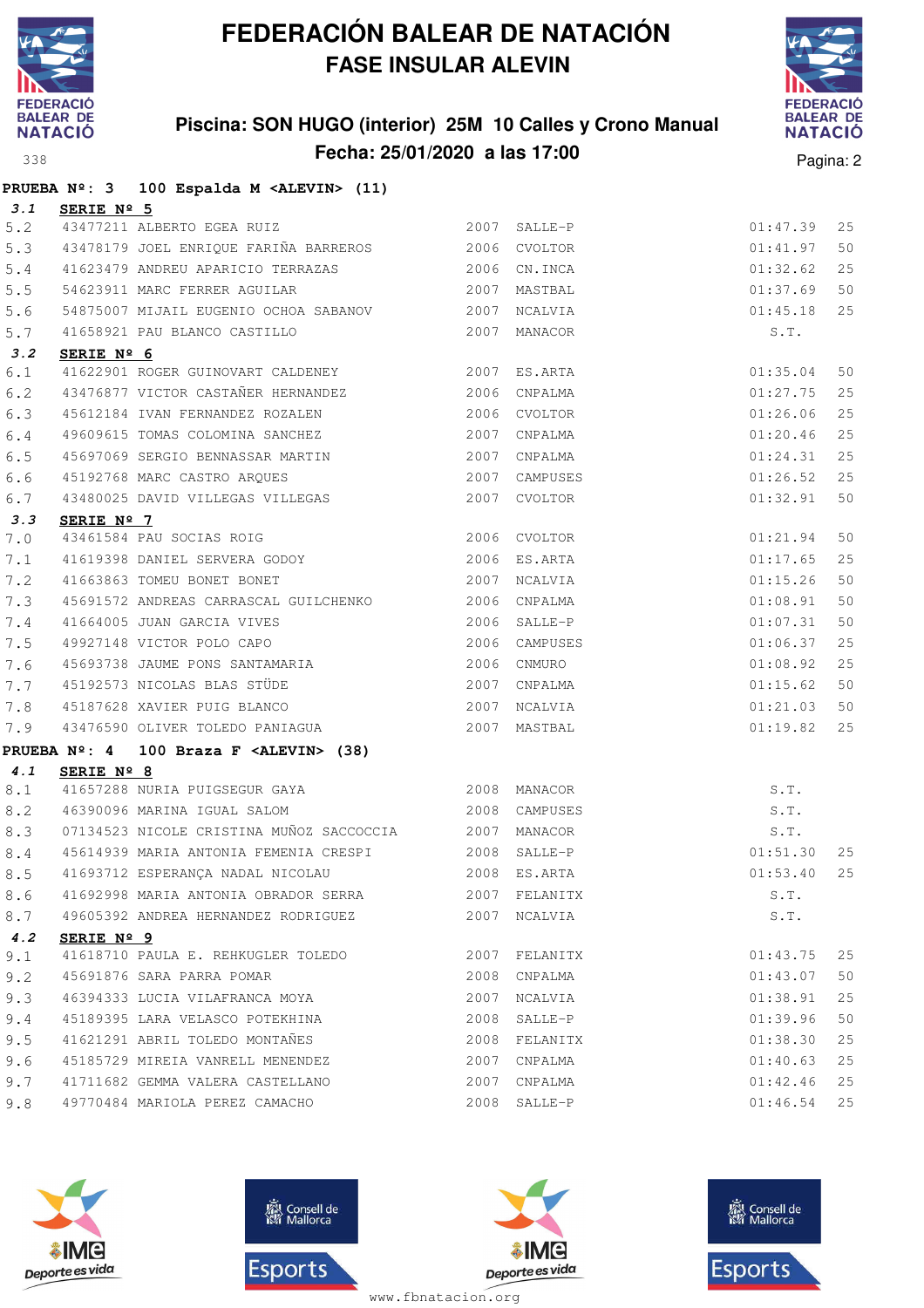

### **Piscina: SON HUGO (interior) 25M 10 Calles y Crono Manual Fecha: 25/01/2020 a las 17:00** Pagina: 3



|      |                      | PRUEBA Nº: 4 100 Braza F <alevin> (38)</alevin>                                                                                        |      |                                |          |    |
|------|----------------------|----------------------------------------------------------------------------------------------------------------------------------------|------|--------------------------------|----------|----|
| 4.3  | SERIE Nº 10          |                                                                                                                                        |      |                                |          |    |
| 10.0 |                      | 45189182 LUNA SANCHEZ DIAZ<br>11662209 CEIIA DOCOTIO DELETERRE                                                                         |      |                                | 01:36.53 | 25 |
| 10.1 |                      | 41662209 CELIA ROSSELLO BRUGAROLAS 2008 CNPALMA                                                                                        |      |                                | 01:36.02 | 50 |
| 10.2 |                      | 2007 FELANITX<br>41622239 MARINA DIAZ PERELLO                                                                                          |      |                                | 01:32.64 | 25 |
| 10.3 |                      |                                                                                                                                        |      |                                | 01:30.62 | 25 |
| 10.4 |                      |                                                                                                                                        |      |                                | 01:22.70 | 50 |
| 10.5 |                      |                                                                                                                                        |      |                                | 01:29.72 | 25 |
| 10.6 |                      | 45697330 MARIA DE LLUCH GONZALEZ CAPLLONCH 2007 SALLE-P                                                                                |      |                                | 01:31.94 | 25 |
| 10.7 |                      |                                                                                                                                        |      |                                | 01:33.03 | 25 |
| 10.8 |                      |                                                                                                                                        |      |                                | 01:38.12 | 50 |
| 10.9 |                      | 43477809 ADRIANA GATTI TASCON 199770993 ERIKA BAYON BUENO 199770993 ERIKA BAYON BUENO 1997 2008 CVOLTOR 45371085 MARIA GRACIA OLIVER   |      |                                | 01:37.81 | 25 |
|      | <b>PRUEBA Nº: 5</b>  | 100 Braza M <alevin> (14)</alevin>                                                                                                     |      |                                |          |    |
| 5.1  | SERIE Nº 11          |                                                                                                                                        |      |                                |          |    |
| 11.0 |                      | 21225013 ADAM DIB**                                                                                                                    |      |                                | S.T.     |    |
| 11.1 |                      | 2007 CAMPUSES<br>2007 CAMPUSES<br>41658921 PAU BLANCO CASTILLO<br>49923209 GABRIEL SUÑER MANZANO<br>2007 SALLE-P                       |      | $S.T.$<br>$S.T.$<br>$01:48.13$ |          |    |
| 11.2 |                      |                                                                                                                                        |      |                                |          | 25 |
| 11.3 |                      | 45189060 JORDI PEREZ GARCIA 2007                                                                                                       |      | CAMPUSES                       | 01:41.56 | 25 |
| 11.4 |                      |                                                                                                                                        |      |                                | 01:32.32 | 25 |
| 11.5 |                      |                                                                                                                                        |      |                                | 01:38.81 | 50 |
| 11.6 |                      | 41663102 ALEXANDRU MEDREA PADURE 2007 CNPALMA<br>41661947 TOMEU JULIA MAIMO 2007 FELANITX<br>41659730 TOLO HORRACH BONNIN 2007 CN.INCA |      |                                | 01:48.09 | 25 |
| 11.7 |                      |                                                                                                                                        |      | $01:52.83$<br>S.T.             |          | 25 |
| 11.8 |                      |                                                                                                                                        |      |                                |          |    |
| 5.2  | SERIE $N^{\circ}$ 12 |                                                                                                                                        |      |                                |          |    |
| 12.0 |                      | 45693426 TONI OLIVER ARDERIU<br>2006 CNPALMA                                                                                           |      |                                | 01:32.93 | 50 |
| 12.1 |                      | 45192656 GERARD DOMENECH DE LA IGLESIA 2007 CAMPUSES                                                                                   |      |                                | 01:27.89 | 25 |
| 12.2 |                      |                                                                                                                                        |      |                                | 01:26.86 | 25 |
| 12.3 |                      | 45613692 JOAN BORDOY TASCON 2007 NCALVIA<br>41664334 MARC TOMAS MORCILLO 2006 CVOLTOR<br>45696311 JAUME VALLESPIR TORAN 2006 CN.INCA   |      |                                | 01:23.91 | 25 |
| 12.4 |                      |                                                                                                                                        |      |                                | 01:16.26 | 25 |
| 12.5 |                      | 49922759 JAVIER HERNANDEZ VILLAR 2007 MASTBAL                                                                                          |      |                                | 01:19.46 | 50 |
| 12.6 |                      | 46392195 MIGUEL ANGEL SUÑER AMENGUAL (2006) CNPALMA                                                                                    |      |                                | 01:27.41 | 50 |
| 12.7 |                      | 43233208 HECTOR GAMEZ ALVAREZ                                                                                                          |      | 2006 NCALVIA                   | 01:27.19 | 25 |
| 12.8 |                      | 45698049 XISCO QUINTANILLA GUTIERREZ 2007 CNPALMA                                                                                      |      |                                | 01:29.89 | 25 |
|      |                      | 12.9 49483562 ALEX JOAN ROMERO LLUCH 2006 CNPALMA 601:30.73 25                                                                         |      |                                |          |    |
|      |                      | PRUEBA $N^{\circ}$ : 6 200 Libres F <alevin> (27)</alevin>                                                                             |      |                                |          |    |
| 6.1  | SERIE Nº 13          |                                                                                                                                        |      |                                |          |    |
|      |                      | 13.0 49770483 SILVIA PEREZ CAMACHO                                                                                                     |      | 2008 SALLE-P                   | 03:22.94 | 50 |
| 13.1 |                      | 41621226 JULIA FERRANDO CANTO                                                                                                          |      | 2008 ES.ARTA                   | 03:02.34 | 25 |
| 13.2 |                      | 42374837 CARLOTA MIRA BROWN                                                                                                            | 2007 | ES.ARTA                        | 02:59.81 | 25 |
| 13.3 |                      | 43471829 ELSA MARTINEZ ESTEVA                                                                                                          | 2007 | SALLE-P                        | 02:54.20 | 25 |
| 13.4 |                      | 45614991 ELISABETH ABAD NUÑEZ                                                                                                          |      | 2008 CNPALMA                   | 02:45.30 | 25 |
| 13.5 |                      | 45187771 LAURA RAMOS MAYOL                                                                                                             | 2007 | CAMPUSES                       | 02:53.93 | 25 |
| 13.6 |                      | 49866753 ERIKA VERA CAPELLA                                                                                                            |      | 2008 NCALVIA                   | 02:55.57 | 25 |
| 13.7 |                      | 45614994 AINA ABAD NUNEZ                                                                                                               |      | 2008 CNPALMA                   | 03:00.39 | 25 |
| 13.8 |                      | 41619974 LUCIA CASCALES JIMENEZ                                                                                                        |      | 2007 FELANITX                  | 03:14.37 | 25 |
| 13.9 |                      | 54628760 ANDREA NAOMY PAREJA BLASCO                                                                                                    |      | 2008 CN.INCA                   | 03:35.22 | 25 |







**感** Consell de Esports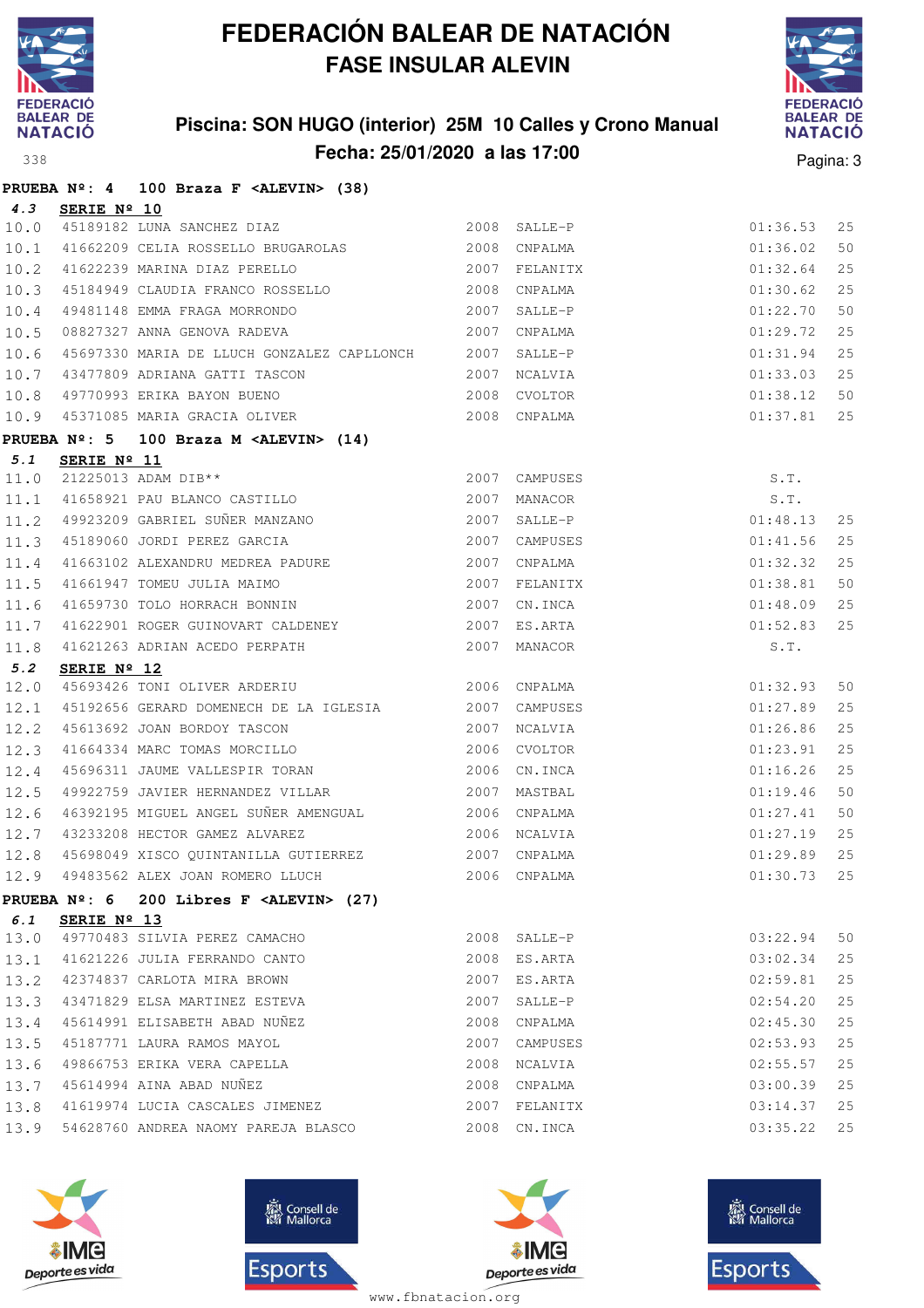

### **Piscina: SON HUGO (interior) 25M 10 Calles y Crono Manual Fecha: 25/01/2020 a las 17:00** Pagina: 4



|      |                  | PRUEBA Nº: 6 200 Libres F <alevin> (27)</alevin>                                                                                                                                                                                                    |              |              |                    |    |
|------|------------------|-----------------------------------------------------------------------------------------------------------------------------------------------------------------------------------------------------------------------------------------------------|--------------|--------------|--------------------|----|
| 6.2  | SERIE Nº 14      |                                                                                                                                                                                                                                                     |              |              |                    |    |
|      |                  | 14.0 45185139 LUCIA FUSTER BAENA<br>45185139 LUCIA FUSTER BAENA (2008 CNPALMA / 2008)<br>41659557 MARGALIDA CERDA MANRESA (2007 FELANITX)                                                                                                           |              |              | 02:41.93           | 25 |
| 14.1 |                  |                                                                                                                                                                                                                                                     |              |              | 02:31.95           | 25 |
| 14.2 |                  | 49481006 LUCIA MOYA JIMENEZ 2007 NCALVIA                                                                                                                                                                                                            |              |              | 02:30.07           | 25 |
|      |                  | 14.3 49925383 MARTA SANDIN POLO<br>14.4.43475079.63PAUL UOLOGARO RARAUGUS                                                                                                                                                                           |              | 2007 SALLE-P | 02:24.68           | 50 |
| 14.4 |                  |                                                                                                                                                                                                                                                     |              |              | 02:13.97           | 25 |
| 14.5 |                  | 43479539 PATRICIA TORVISO QUIROZ 2007                                                                                                                                                                                                               |              | CN.INCA      | 02:23.94           | 50 |
| 14.6 |                  |                                                                                                                                                                                                                                                     |              |              | 02:26.52           | 50 |
|      |                  | 14.7 04346877 ELLA VERMEER                                                                                                                                                                                                                          |              |              | 02:30.93           | 25 |
| 14.8 |                  |                                                                                                                                                                                                                                                     |              |              | 02:39.67           | 25 |
|      |                  | 14.9 45697326 AINA GONZALEZ CAPLLONCH 2007 SALLE-P                                                                                                                                                                                                  |              |              | 02:43.86           | 25 |
|      |                  | PRUEBA Nº: 7 200 Libres M <alevin> (3)</alevin>                                                                                                                                                                                                     |              |              |                    |    |
| 7.1  | SERIE Nº 15      |                                                                                                                                                                                                                                                     |              |              |                    |    |
|      |                  | 15.0 43480025 DAVID VILLEGAS VILLEGAS 2007 CVOLTOR                                                                                                                                                                                                  |              |              | $S.T.$<br>03:11.83 |    |
|      |                  | 15.1 43474250 ADRIAN BAUZA CASTELLANO 6 2007 MASTBAL                                                                                                                                                                                                |              |              |                    | 25 |
| 15.2 |                  | 41623479 ANDREU APARICIO TERRAZAS 2006 CN.INCA                                                                                                                                                                                                      |              |              | 02:50.89           | 50 |
| 15.3 |                  | 43461584 PAU SOCIAS ROIG                                                                                                                                                                                                                            |              | 2006 CVOLTOR | 02:32.23           | 25 |
| 15.4 |                  |                                                                                                                                                                                                                                                     |              |              | 02:23.52           | 50 |
| 15.5 |                  | 45693046 CIRO ASCANIO SAIZ                                                                                                                                                                                                                          | 2006 NCALVIA |              | 02:20.36           | 25 |
| 15.6 |                  | 49609494 JOAQUIN RODRIGUEZ MENDEZ 2006 NCALVIA                                                                                                                                                                                                      |              |              | 02:43.56           | 25 |
|      |                  | 15.7 45612184 IVAN FERNANDEZ ROZALEN 2006 CVOLTOR                                                                                                                                                                                                   |              |              | 02:47.87           | 25 |
| 15.8 |                  | 43477211 ALBERTO EGEA RUIZ                                                                                                                                                                                                                          | 2007 SALLE-P |              | 03:23.31           | 25 |
|      |                  | PRUEBA Nº: 8 200 Mariposa F <alevin> (33)</alevin>                                                                                                                                                                                                  |              |              |                    |    |
| 8.1  | SERIE Nº 16      |                                                                                                                                                                                                                                                     |              |              |                    |    |
|      |                  | 16.4 01579553 ESTELLA LLUM TONRATH 2007 CAMPUSES                                                                                                                                                                                                    |              |              | 02:34.81           | 25 |
|      |                  | 16.5 41662594 ESTHER PENALVA CAÑELLAS                                                                                                                                                                                                               |              | 2007 SALLE-P | 02:43.90           | 50 |
|      |                  | PRUEBA Nº: 9 200 Mariposa M <alevin> (9)</alevin>                                                                                                                                                                                                   |              |              |                    |    |
| 9.1  | SERIE Nº 17      |                                                                                                                                                                                                                                                     |              |              |                    |    |
|      |                  |                                                                                                                                                                                                                                                     |              |              | S.T.               |    |
|      |                  |                                                                                                                                                                                                                                                     |              |              | 03:06.39           | 50 |
|      |                  | $\begin{tabular}{lllllllllll} 17.2 & \textbf{45696624 YAGO MARTINEZ CONSUEGRA} & & & & 2006 CVOLTOR \\ 17.3 & \textbf{45696312 POL VALLESPIR TORAN} & & & 2007 CN.INCA \\ 17.4 & 02069170 KEVIN NICOLAS RADU & & & & 2006 CNPAIMA \\ \end{tabular}$ |              |              | 02:34.00           | 25 |
| 17.5 |                  | 45188997 LLUC ZANIN BARCELO                                                                                                                                                                                                                         |              | 2007 NCALVIA | 03:01.28           | 25 |
|      |                  | 17.6 45696625 IKER MARTINEZ CONSUEGRA 2006 CVOLTOR 2006 CVOLTOR 25                                                                                                                                                                                  |              |              |                    |    |
|      |                  | PRUEBA Nº: 10 200 Estilos F <alevin> (41)</alevin>                                                                                                                                                                                                  |              |              |                    |    |
|      | 10.1 SERIE Nº 18 |                                                                                                                                                                                                                                                     |              |              |                    |    |
| 18.2 |                  | 07134523 NICOLE CRISTINA MUÑOZ SACCOCCIA                                                                                                                                                                                                            |              | 2007 MANACOR | S.T.               |    |
| 18.3 |                  | 49770483 SILVIA PEREZ CAMACHO                                                                                                                                                                                                                       | 2008         | SALLE-P      | S.T.               |    |
| 18.4 |                  | 45614939 MARIA ANTONIA FEMENIA CRESPI                                                                                                                                                                                                               |              | 2008 SALLE-P | 03:19.31           | 25 |
| 18.5 |                  | 49770484 MARIOLA PEREZ CAMACHO                                                                                                                                                                                                                      |              | 2008 SALLE-P | 03:35.00           | 25 |
| 18.6 |                  | 45371945 LAURA TITOS IBAÑEZ                                                                                                                                                                                                                         |              | 2008 MASTBAL | S.T.               |    |







**感** Consell de Esports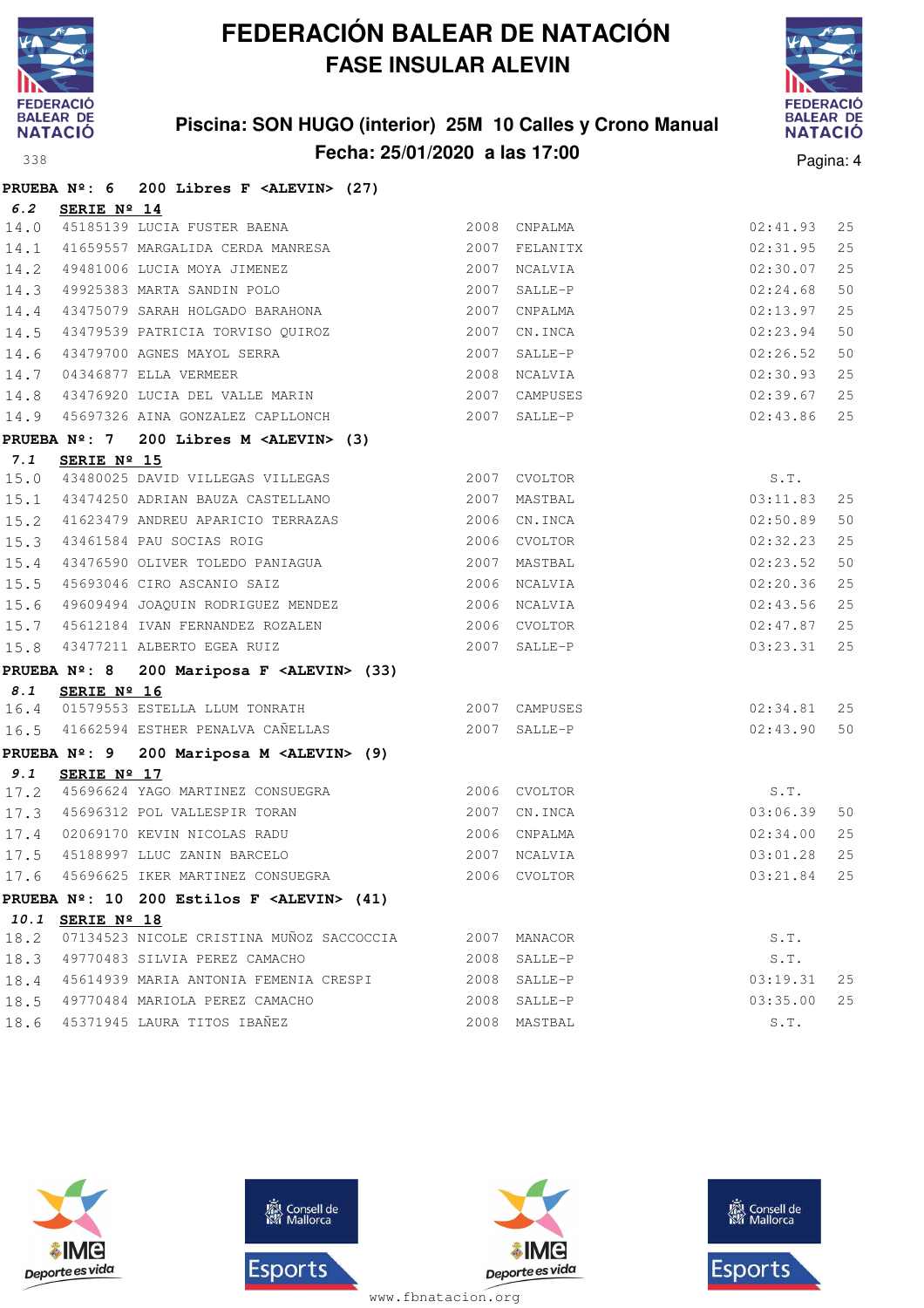

### **Piscina: SON HUGO (interior) 25M 10 Calles y Crono Manual Fecha: 25/01/2020 a las 17:00** Pagina: 5



|      |                  | PRUEBA Nº: 10 200 Estilos F <alevin> (41)</alevin>                                                                                                                                                                                                                                                                |      |               |                                      |    |
|------|------------------|-------------------------------------------------------------------------------------------------------------------------------------------------------------------------------------------------------------------------------------------------------------------------------------------------------------------|------|---------------|--------------------------------------|----|
|      | 10.2 SERIE Nº 19 |                                                                                                                                                                                                                                                                                                                   |      |               |                                      |    |
|      |                  | 19.2 46388016 CARME THOMAS TABERNER 2008 CNPALMA                                                                                                                                                                                                                                                                  |      |               | 03:16.15                             | 25 |
| 19.3 |                  | 41662209 CELIA ROSSELLO BRUGAROLAS 2008 CNPALMA                                                                                                                                                                                                                                                                   |      |               | 03:09.47                             | 25 |
| 19.4 |                  | 2007 CN.INCA<br>41692085 ARIADNA REUS SANS                                                                                                                                                                                                                                                                        |      |               | 03:05.62                             | 25 |
| 19.5 |                  | 46392188 NEREA CASTILLO LOPEZ 2008                                                                                                                                                                                                                                                                                |      | NCALVIA       | 03:07.15                             | 25 |
|      |                  |                                                                                                                                                                                                                                                                                                                   |      |               | 03:14.08                             | 25 |
|      |                  | 19.6 46390465 BLANCA JAUME BRAVO (2008) MARTBAL<br>19.7 41621291 ABRIL TOLEDO MONTAÑES 2008 FELANITX                                                                                                                                                                                                              |      | 2008 FELANITX | 03:18.14                             | 25 |
|      | 10.3 SERIE Nº 20 |                                                                                                                                                                                                                                                                                                                   |      |               |                                      |    |
| 20.0 |                  |                                                                                                                                                                                                                                                                                                                   |      |               | 03:02.25                             | 25 |
| 20.1 |                  | 45614889 MARIA REINA MORENO 2007                                                                                                                                                                                                                                                                                  |      | SALLE-P       | 03:02.50                             | 50 |
| 20.2 |                  | 45697330 MARIA DE LLUCH GONZALEZ CAPLLONCH 2007 SALLE-P                                                                                                                                                                                                                                                           |      |               | 02:55.35                             | 25 |
| 20.3 |                  | 08827327 ANNA GENOVA RADEVA                                                                                                                                                                                                                                                                                       |      | 2007 CNPALMA  | 02:49.45                             | 25 |
| 20.4 |                  | 43473466 CLAUDIA GELABERT RUBIO                                                                                                                                                                                                                                                                                   |      | 2007 CNPALMA  | 02:33.34                             | 25 |
| 20.5 |                  | 99481148 EMMA FRAGA MORRONDO<br>09690446 LUNA CHIMA 2007 CAMPUSES<br>41618710 PAULA E. REHKUGLER TOLEDO 2007 FELANITX                                                                                                                                                                                             |      |               | 02:43.29                             | 50 |
| 20.6 |                  |                                                                                                                                                                                                                                                                                                                   |      | 2007 CAMPUSES | 02:54.00                             | 25 |
| 20.7 |                  |                                                                                                                                                                                                                                                                                                                   |      |               | 02:55.43                             | 25 |
|      |                  |                                                                                                                                                                                                                                                                                                                   |      |               | 03:00.77                             | 25 |
|      |                  | 20.9 45185729 MIREIA VANRELL MENENDEZ 2007 CNPALMA                                                                                                                                                                                                                                                                |      |               | 03:07.02                             | 50 |
|      |                  | PRUEBA Nº: 11 200 Estilos M <alevin> (17)</alevin>                                                                                                                                                                                                                                                                |      |               |                                      |    |
|      | 11.1 SERIE Nº 21 |                                                                                                                                                                                                                                                                                                                   |      |               |                                      |    |
| 21.0 |                  | 54875007 MIJAIL EUGENIO OCHOA SABANOV 2007 NCALVIA                                                                                                                                                                                                                                                                |      |               | S.T.<br>S.T.<br>03:27.54<br>03:14.20 |    |
|      |                  | $\begin{array}{ l l l }21.1&41663863&\texttt{TOMEU BONET BONET}&&&2007&\texttt{NCALVIA}\\ 21.2&41659730&\texttt{TOLO HORRACH BONNIN}&&2007&\texttt{CN.INCA}\\ 21.3&45189060&\texttt{JORDI PEREZ GARCHA}&&2007&\texttt{CAMPUSES}\\ 21.4&45613692&\texttt{JOAN BORDOY TASCON}&&2007&\texttt{NCALVIA}\\ \end{array}$ |      |               |                                      |    |
|      |                  |                                                                                                                                                                                                                                                                                                                   |      |               |                                      | 25 |
|      |                  |                                                                                                                                                                                                                                                                                                                   |      | 2007 CAMPUSES |                                      | 25 |
|      |                  |                                                                                                                                                                                                                                                                                                                   |      |               | 02:56.89                             | 25 |
| 21.5 |                  | 45693426 TONI OLIVER ARDERIU                                                                                                                                                                                                                                                                                      | 2006 | CNPALMA       | 03:04.55                             | 25 |
| 21.6 |                  | 49923209 GABRIEL SUÑER MANZANO<br>54623911 MARC FERRER AGUILAR                                                                                                                                                                                                                                                    | 2007 | SALLE-P       | 03:27.30                             | 25 |
| 21.7 |                  |                                                                                                                                                                                                                                                                                                                   |      | 2007 MASTBAL  | 03:39.92                             | 25 |
| 21.8 |                  | 45697069 SERGIO BENNASSAR MARTIN 2007                                                                                                                                                                                                                                                                             |      | CNPALMA       | S.T.                                 |    |
| 21.9 |                  | 41621263 ADRIAN ACEDO PERPATH                                                                                                                                                                                                                                                                                     |      | 2007 MANACOR  | S.T.                                 |    |
|      | 11.2 SERIE Nº 22 |                                                                                                                                                                                                                                                                                                                   |      |               |                                      |    |
|      |                  | $\begin{array}{cccc} 22.0 & 49483562 & \text{ALEX JOHN ROMERO LLUCH} & 2006 & \text{CNPALMA} \\ 22.1 & 45192573 & \text{NICOLAS BLAS STÜDE} & 2007 & \text{CNPALMA} \end{array}$                                                                                                                                  |      |               | 02:48.62                             | 25 |
|      |                  |                                                                                                                                                                                                                                                                                                                   |      |               | 02:53.14                             | 50 |
| 22.2 |                  | 49922759 JAVIER HERNANDEZ VILLAR                                                                                                                                                                                                                                                                                  | 2007 | MASTBAL       | 02:40.52                             | 50 |
|      |                  | 22.3 45691572 ANDREAS CARRASCAL GUILCHENKO                                                                                                                                                                                                                                                                        | 2006 | CNPALMA       | 02:28.03                             | 25 |
| 22.4 |                  | 41664005 JUAN GARCIA VIVES                                                                                                                                                                                                                                                                                        |      | 2006 SALLE-P  | 02:20.66                             | 25 |
| 22.5 |                  | 49927148 VICTOR POLO CAPO                                                                                                                                                                                                                                                                                         |      | 2006 CAMPUSES | 02:28.57                             | 50 |
| 22.6 |                  | 45696311 JAUME VALLESPIR TORAN                                                                                                                                                                                                                                                                                    | 2006 | CN.INCA       | 02:30.11                             | 25 |
|      |                  | 22.7 45187628 XAVIER PUIG BLANCO                                                                                                                                                                                                                                                                                  | 2007 | NCALVIA       | 02:43.53                             | 25 |
|      |                  | 22.8 41664334 MARC TOMAS MORCILLO                                                                                                                                                                                                                                                                                 | 2006 | CVOLTOR       | 02:48.47                             | 25 |
|      |                  | 22.9 49609615 TOMAS COLOMINA SANCHEZ                                                                                                                                                                                                                                                                              | 2007 | CNPALMA       | 02:56.42                             | 25 |







**感** Consell de Esports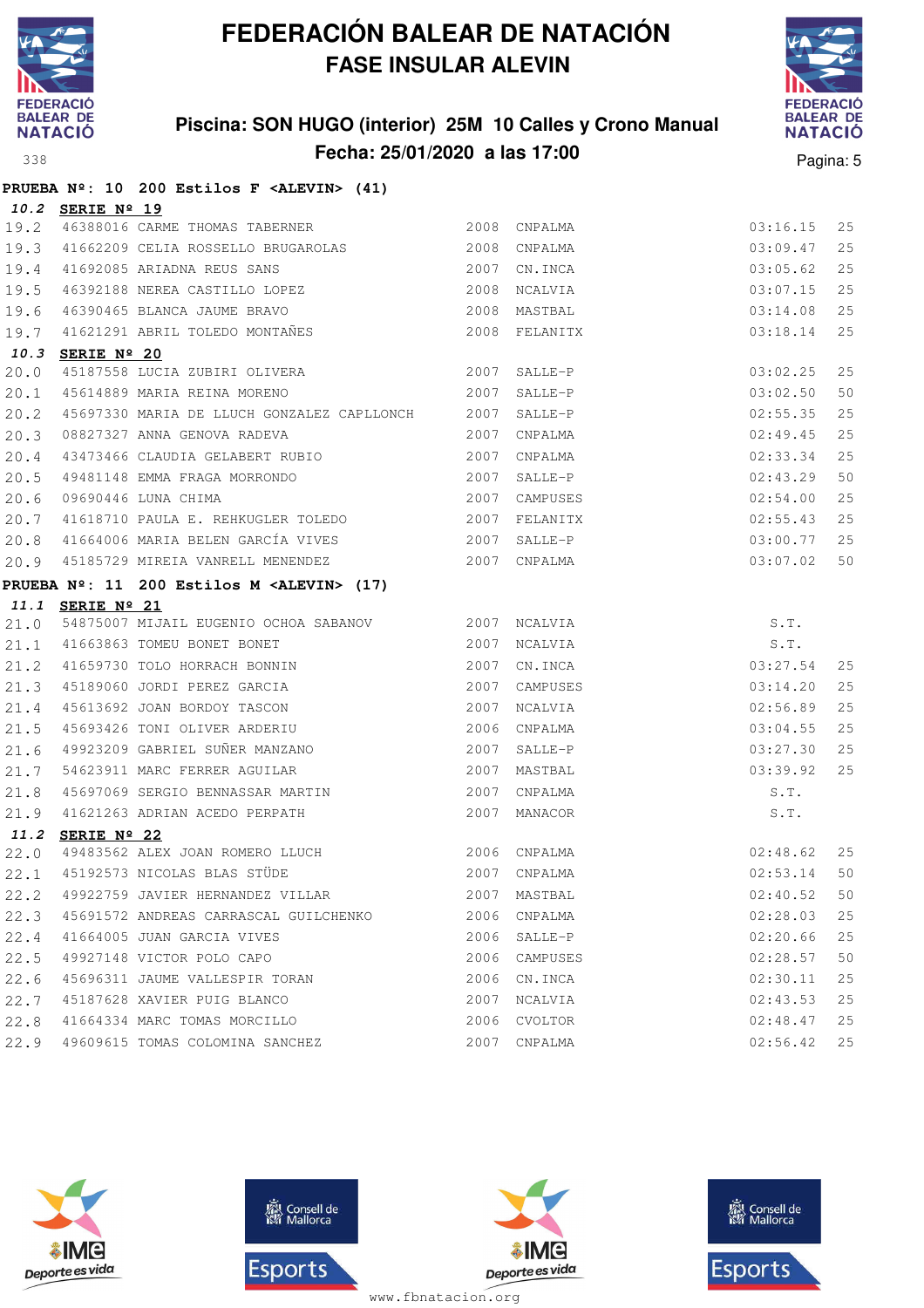

### **Piscina: SON HUGO (interior) 25M 10 Calles y Crono Manual Fecha: 25/01/2020 a las 17:00** Pagina: 6



|      |             | PRUEBA $N^2$ : 12 400 Libres F <alevin> (28)</alevin> |      |           |          |    |
|------|-------------|-------------------------------------------------------|------|-----------|----------|----|
| 12.1 | SERIE Nº 23 |                                                       |      |           |          |    |
| 23.1 |             | 45189395 LARA VELASCO POTEKHINA                       | 2008 | SALLE-P   | 06:19.37 | 25 |
| 23.2 |             | 49771820 CARMEN ESTARELLAS MALBERTI                   | 2008 | $SALLE-P$ | 06:01.78 | 25 |
| 23.3 |             | 41662195 MARTA ROCA RODADO                            | 2007 | CVOLTOR   | 05:55.06 | 25 |
| 23.4 |             | 49919717 ERIKA HERREROS LOPEZ                         | 2007 | $SALLE-P$ | 05:41.62 | 25 |
| 23.5 |             | 45189182 LUNA SANCHEZ DIAZ                            | 2008 | SALLE-P   | 05:43.03 | 25 |
| 23.6 |             | 42374837 CARLOTA MIRA BROWN                           | 2007 | ES.ARTA   | 06:00.50 | 25 |
| 23.7 |             | 41621226 JULIA FERRANDO CANTO                         | 2008 | ES.ARTA   | 06:09.41 | 25 |
| 23.8 |             | 41693712 ESPERANÇA NADAL NICOLAU                      | 2008 | ES.ARTA   | 06:42.33 | 25 |
| 12.2 | SERIE Nº 24 |                                                       |      |           |          |    |
| 24.0 |             | 43481556 AINA TOMAS TOMAS                             | 2008 | CAMPUSES  | 05:32.71 | 25 |
| 24.1 |             | 49481006 LUCIA MOYA JIMENEZ                           | 2007 | NCALVIA   | 05:10.40 | 25 |
| 24.2 |             | 49925383 MARTA SANDIN POLO                            | 2007 | SALLE-P   | 05:04.25 | 25 |
| 24.3 |             | 43479539 PATRICIA TORVISO QUIROZ                      | 2007 | CN.INCA   | 05:04.16 | 50 |
| 24.4 |             | 43479700 AGNES MAYOL SERRA                            | 2007 | SALLE-P   | 04:54.68 | 50 |
| 24.5 |             | 43467319 MAR VELASCO ROCHON                           | 2007 | CAMPUSES  | 04:52.15 | 25 |
| 24.6 |             | 45193826 Mª VICTORIA CAÑADILLAS SMOLOVA               | 2008 | CNPALMA   | 05:03.78 | 25 |
| 24.7 |             | 41709410 MARTA JULIA MARTORELL                        | 2007 | FELANITX  | 05:10.08 | 25 |
| 24.8 |             | 45193097 JOANA MARIA SIERRA RIERA                     | 2008 | CAMPUSES  | 05:20.88 | 25 |







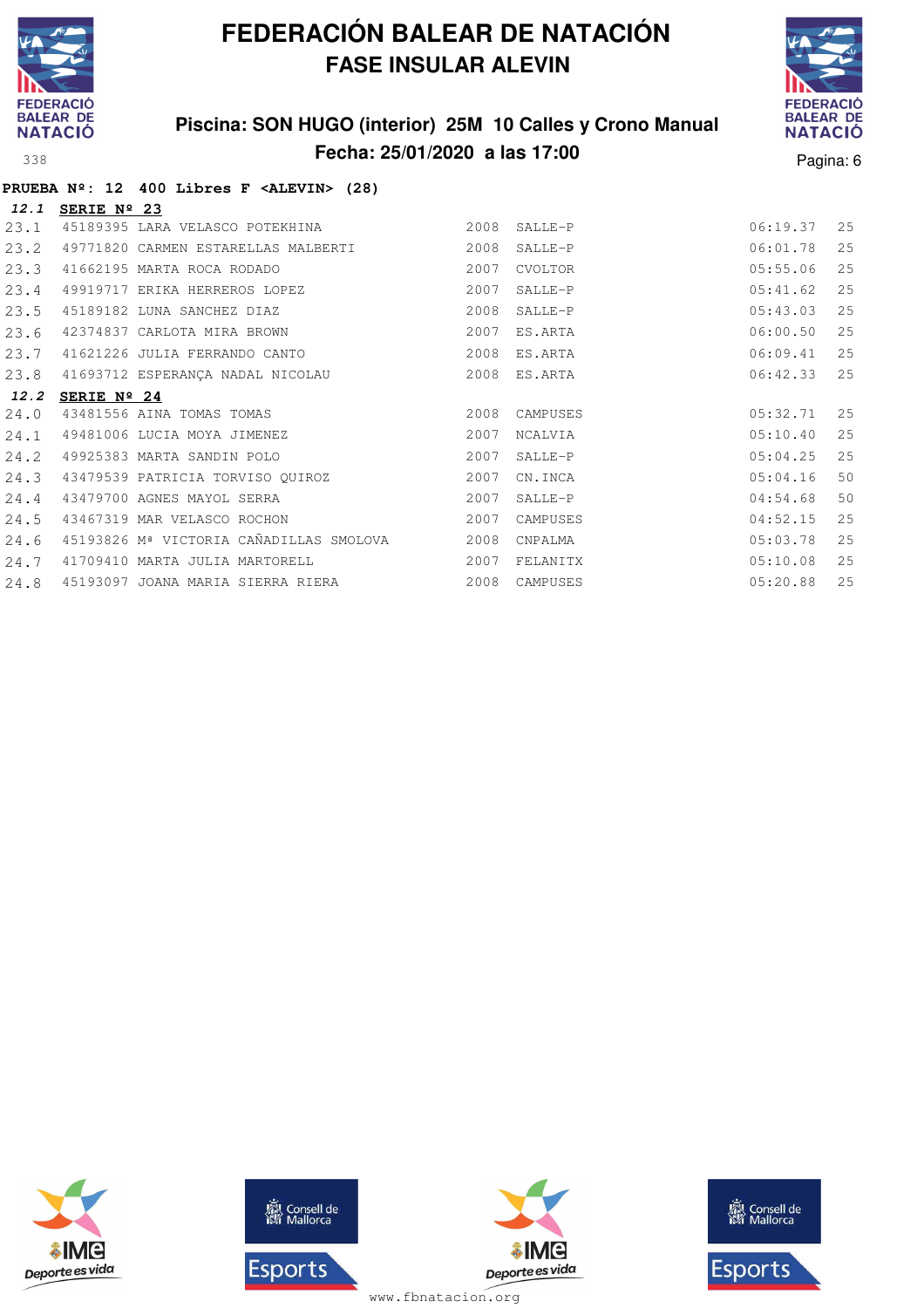

### **Piscina: SON HUGO (interior) 25M 10 Calles y Crono Manual Fecha: 26/01/2020 a las 10:00** Pagina: 1



|              |                  | PRUEBA Nº: 13 800 Libres F <alevin> (29)</alevin>                                                                                                                                                                 |               |          |    |
|--------------|------------------|-------------------------------------------------------------------------------------------------------------------------------------------------------------------------------------------------------------------|---------------|----------|----|
|              | 13.1 SERIE Nº 25 |                                                                                                                                                                                                                   |               |          |    |
| 25.1         |                  |                                                                                                                                                                                                                   | 2008 NCALVIA  | 12:47.94 | 25 |
| 25.2         |                  | 49866753 ERIKA VERA CAPELLA<br>04346877 ELLA VERMEER<br>43479700 AGNES MAYOL SERRA                                                                                                                                | 2008 NCALVIA  | 11:22.84 | 25 |
| 25.3         |                  |                                                                                                                                                                                                                   | 2007 SALLE-P  | 10:19.17 | 50 |
| 25.4         |                  | 01579553 ESTELLA LLUM TONRATH                                                                                                                                                                                     | 2007 CAMPUSES | 09:40.47 | 50 |
| 25.5         |                  | 43479539 PATRICIA TORVISO QUIROZ 2007 CN.INCA                                                                                                                                                                     |               | 10:10.05 | 50 |
| 25.6         |                  | 41709410 MARTA JULIA MARTORELL                                                                                                                                                                                    | 2007 FELANITX | 10:28.68 | 25 |
| 25.7         |                  | 45187558 LUCIA ZUBIRI OLIVERA                                                                                                                                                                                     | 2007 SALLE-P  | 11:39.89 | 25 |
| 25.8         |                  | 41621291 ABRIL TOLEDO MONTAÑES 2008 FELANITX                                                                                                                                                                      |               | 13:08.33 | 25 |
|              |                  | PRUEBA Nº: 14 400 Libres M <alevin> (4)</alevin>                                                                                                                                                                  |               |          |    |
|              | 14.1 SERIE Nº 26 |                                                                                                                                                                                                                   |               |          |    |
| 26.0         |                  |                                                                                                                                                                                                                   |               | 05:31.13 | 25 |
|              |                  | 26.1 45192768 MARC CASTRO ARQUES 2007 CAMPUSES                                                                                                                                                                    |               | 05:24.22 | 25 |
| 26.2         |                  | 45693426 TONI OLIVER ARDERIU <a>&gt;</a> 2006 CNPALMA                                                                                                                                                             |               | 05:23.90 | 25 |
| 26.3         |                  | 45610144 JOAN MIQUEL NIETO CALDENTEY 2006 CNPALMA                                                                                                                                                                 |               | 05:18.44 | 25 |
| 26.4         |                  | $\begin{tabular}{lllllllllllll} \bf 43473869 & \tt JAVIER & \tt LOPEZ & \tt GUILEN & & & & & \tt 2006 & \tt CN. INCA \\ \bf 43470583 & \tt PAU REY & \tt GARCH & & & & & \tt 2007 & \tt NCALVIA \\ \end{tabular}$ |               | 04:25.40 | 25 |
| 26.5         |                  |                                                                                                                                                                                                                   |               | 04:56.82 | 25 |
| 26.6         |                  |                                                                                                                                                                                                                   |               | 05:23.63 | 25 |
| 26.7         |                  | 45192656 GERARD DOMENECH DE LA IGLESIA 2007 CAMPUSES                                                                                                                                                              |               | 05:23.98 | 25 |
| 26.8         |                  | 49609494 JOAQUIN RODRIGUEZ MENDEZ 2006 NCALVIA                                                                                                                                                                    |               | 05:29.75 | 25 |
| 26.9         |                  | 43476877 VICTOR CASTAÑER HERNANDEZ 2006 CNPALMA                                                                                                                                                                   |               | 05:33.22 | 25 |
|              |                  | PRUEBA $N^{\circ}$ : 15 200 Braza F <alevin> (39)</alevin>                                                                                                                                                        |               |          |    |
|              | 15.1 SERIE Nº 27 |                                                                                                                                                                                                                   |               |          |    |
| 27.2         |                  |                                                                                                                                                                                                                   |               | S.T.     |    |
| 27.3         |                  |                                                                                                                                                                                                                   |               |          |    |
|              |                  |                                                                                                                                                                                                                   |               | 03:41.87 | 25 |
| 27.4         |                  |                                                                                                                                                                                                                   |               | 03:36.49 | 25 |
| 27.5         |                  | 45614991 ELISABETH ABAD NUÑEZ<br>45691876 SARA PARRA POMAR<br>45371085 MARIA GRACIA OLIVER 2008 CNPALMA<br>49770993 EDIMA DAVON DUES<br>49770993 ERIKA BAYON BUENO                                                | 2008 CVOLTOR  | 03:38.87 | 25 |
| 27.6         |                  | 49770484 MARIOLA PEREZ CAMACHO                                                                                                                                                                                    | 2008 SALLE-P  | 03:52.39 | 25 |
|              | 15.2 SERIE Nº 28 |                                                                                                                                                                                                                   |               |          |    |
| 28.2         |                  | 45184949 CLAUDIA FRANCO ROSSELLO                                                                                                                                                                                  | 2008 CNPALMA  | 03:23.86 | 25 |
|              |                  | 28.3 43473466 CLAUDIA GELABERT RUBIO 2007 CNPALMA                                                                                                                                                                 |               | 02:54.66 | 50 |
| 28.4         |                  | 43475079 SARAH HOLGADO BARAHONA<br>2007 CNPALMA                                                                                                                                                                   |               | 02:51.74 | 50 |
|              |                  |                                                                                                                                                                                                                   |               |          |    |
|              |                  | 28.6 45697330 MARIA DE LLUCH GONZALEZ CAPLLONCH 2007 SALLE-P                                                                                                                                                      |               | 03:20.49 | 50 |
|              |                  | 28.7 41662209 CELIA ROSSELLO BRUGAROLAS                                                                                                                                                                           | 2008 CNPALMA  | 03:30.42 | 25 |
|              |                  | PRUEBA Nº: 16 200 Braza M <alevin> (15)</alevin>                                                                                                                                                                  |               |          |    |
|              | 16.1 SERIE Nº 29 |                                                                                                                                                                                                                   |               |          |    |
| 29.2         |                  | 49922759 JAVIER HERNANDEZ VILLAR                                                                                                                                                                                  | 2007 MASTBAL  | 03:14.27 | 25 |
| 29.3         |                  | 43233208 HECTOR GAMEZ ALVAREZ                                                                                                                                                                                     | 2006 NCALVIA  | 03:04.36 | 25 |
| 29.4         |                  | 45696311 JAUME VALLESPIR TORAN                                                                                                                                                                                    | 2006 CN.INCA  | 02:57.99 | 50 |
| 29.5         |                  | 41664334 MARC TOMAS MORCILLO                                                                                                                                                                                      | 2006 CVOLTOR  | 03:04.48 | 50 |
| 29.6<br>29.7 |                  | 45613692 JOAN BORDOY TASCON                                                                                                                                                                                       | 2007 NCALVIA  | 03:12.57 | 50 |







**感** Consell de Esports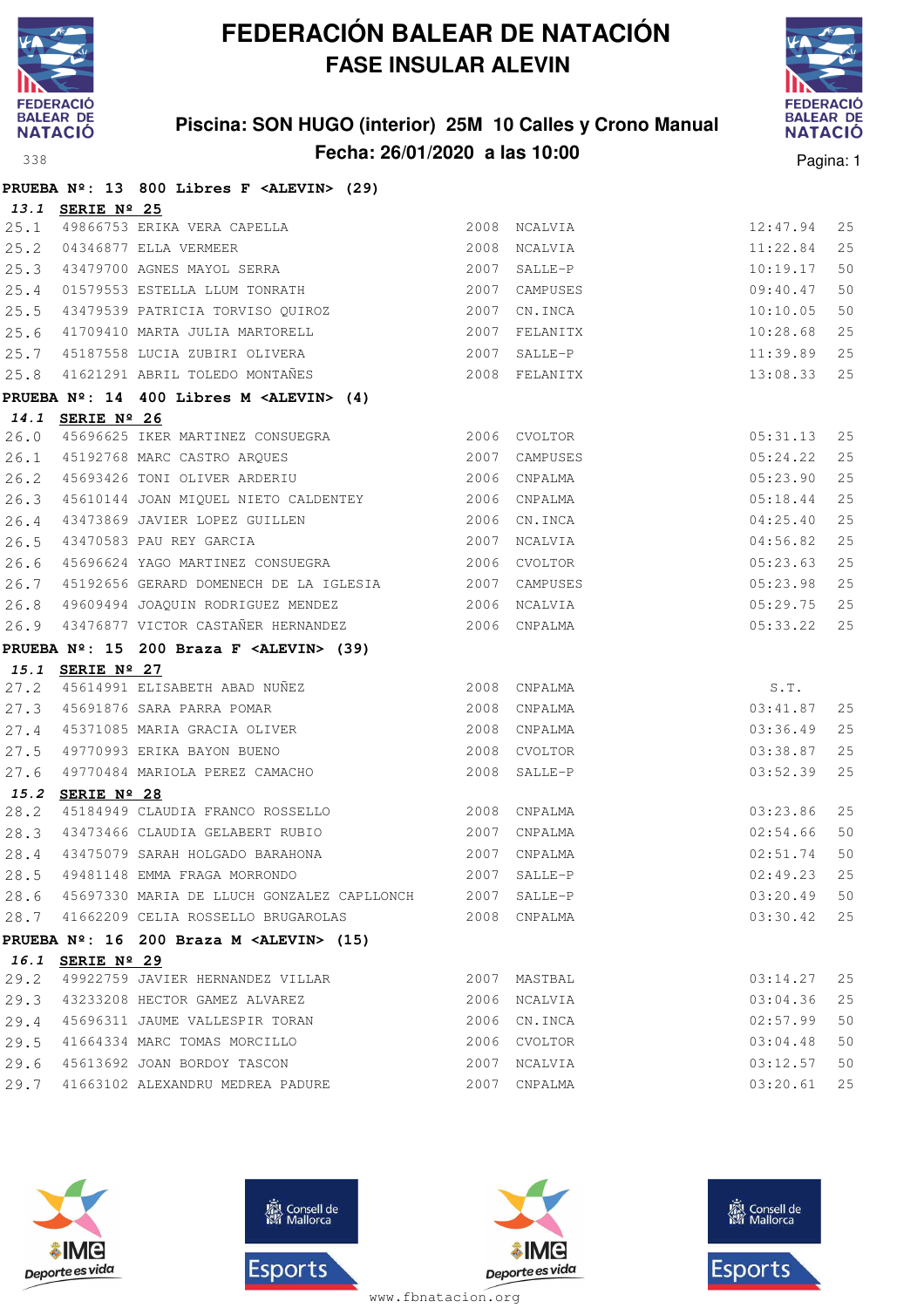

**PRUEBA Nº: 17 100 Libres F <ALEVIN> (26)**

## **FEDERACIÓN BALEAR DE NATACIÓN FASE INSULAR ALEVIN**

### **Piscina: SON HUGO (interior) 25M 10 Calles y Crono Manual Fecha: 26/01/2020 a las 10:00** Pagina: 2



|      | 17.1 SERIE Nº 30                                                                                                       |      |               |          |    |
|------|------------------------------------------------------------------------------------------------------------------------|------|---------------|----------|----|
| 30.1 | <b>SERIE Nº 30</b><br>49484786 PAULA PIZA PATIÑO (2008) CVOLTOR<br>46390096 MARINA IGUAL SALOM (2008) CAMPUSES         |      |               | 01:45.84 | 25 |
| 30.2 |                                                                                                                        |      |               | 01:34.32 | 50 |
| 30.3 | 49605392 ANDREA HERNANDEZ RODRIGUEZ 2007 NCALVIA                                                                       |      |               | 01:29.78 | 25 |
| 30.4 | 41711682 GEMMA VALERA CASTELLANO 2007 CNPALMA                                                                          |      |               | 01:28.59 | 25 |
| 30.5 | 41619974 LUCIA CASCALES JIMENEZ 2007 FELANITX                                                                          |      |               | 01:28.92 | 25 |
| 30.6 | 54628760 ANDREA NAOMY PAREJA BLASCO 2008                                                                               |      | CN.INCA       | 01:31.06 | 25 |
| 30.7 | 49770483 SILVIA PEREZ CAMACHO 2008                                                                                     |      | SALLE-P       | 01:36.57 | 25 |
| 30.8 | 41692998 MARIA ANTONIA OBRADOR SERRA 62007 FELANITX                                                                    |      |               | 02:07.88 | 25 |
|      | 17.2 SERIE Nº 31                                                                                                       |      |               |          |    |
| 31.1 | 45611917 MARTA LLIZO ARROM 2007 CN.INCA                                                                                |      |               | 01:27.31 | 25 |
| 31.2 | 46388016 CARME THOMAS TABERNER 2008 CNPALMA                                                                            |      |               | 01:23.80 | 50 |
| 31.3 | 49771820 CARMEN ESTARELLAS MALBERTI 2008 SALLE-P                                                                       |      |               | 01:20.63 | 25 |
| 31.4 | 45189182 LUNA SANCHEZ DIAZ<br>2008 SALLE-P                                                                             |      |               | 01:18.68 | 25 |
| 31.5 |                                                                                                                        |      |               | 01:18.73 | 25 |
| 31.6 | 45614939 MARIA ANTONIA FEMENIA CRESPI 2008 SALLE-P                                                                     |      |               | 01:21.93 | 25 |
| 31.7 | 2007 CAMPUSES<br>2007 CAMPUSES<br>45187771 LAURA RAMOS MAYOL                                                           |      |               | 01:22.96 | 25 |
| 31.8 | 41693712 ESPERANÇA NADAL NICOLAU (2008 ES.ARTA                                                                         |      |               | 01:27.93 | 25 |
|      | 17.3 SERIE Nº 32                                                                                                       |      |               |          |    |
| 32.0 | 41662195 MARTA ROCA RODADO 2007 CVOLTOR                                                                                |      |               | 01:17.58 | 25 |
| 32.1 |                                                                                                                        |      |               | 01:17.34 | 25 |
| 32.2 |                                                                                                                        |      |               | 01:16.89 | 50 |
| 32.3 |                                                                                                                        |      |               | 01:15.46 | 25 |
| 32.4 |                                                                                                                        |      |               | 01:14.80 | 25 |
| 32.5 |                                                                                                                        |      |               | 01:15.15 | 25 |
| 32.6 | 45371945 LAURA TITOS IBAÑEZ<br>45370765 AINA FERNANDEZ BERTH 2008 CVOLTOR<br>4565306 AINA FERNANDEZ BERTH 2008 CVOLTOR |      |               | 01:15.84 | 25 |
| 32.7 | 45697326 AINA GONZALEZ CAPLLONCH 2007 SALLE-P                                                                          |      |               | 01:17.42 | 50 |
| 32.8 | 46394333 LUCIA VILAFRANCA MOYA 62007 NCALVIA                                                                           |      |               | 01:18.48 | 50 |
| 32.9 | 41623213 PAULA VIZUETA FERNANDEZ                                                                                       |      | 2007 ES.ARTA  | 01:18.82 | 50 |
| 17.4 | SERIE Nº 33                                                                                                            |      |               |          |    |
| 33.0 |                                                                                                                        |      |               |          | 25 |
|      | 33.1 41709410 MARTA JULIA MARTORELL 2007 FELANITX                                                                      |      |               |          | 25 |
| 33.2 | 41659557 MARGALIDA CERDA MANRESA 2007 FELANITX                                                                         |      |               | 01:08.45 | 25 |
|      | 33.3 49481006 LUCIA MOYA JIMENEZ 2007 NOALVIA 2007 NOALVIA 25                                                          |      |               |          |    |
|      | 33.4 43467319 MAR VELASCO ROCHON                                                                                       |      | 2007 CAMPUSES | 01:06.05 | 50 |
| 33.5 | 49925383 MARTA SANDIN POLO                                                                                             | 2007 | SALLE-P       | 01:07.05 | 50 |
| 33.6 | 04346877 ELLA VERMEER                                                                                                  | 2008 | NCALVIA       | 01:09.29 | 50 |
| 33.7 | 08827327 ANNA GENOVA RADEVA                                                                                            | 2007 | CNPALMA       | 01:08.76 | 25 |
| 33.8 | 43477809 ADRIANA GATTI TASCON                                                                                          | 2007 | NCALVIA       | 01:12.61 | 25 |
|      | 33.9 49919717 ERIKA HERREROS LOPEZ                                                                                     | 2007 | SALLE-P       | 01:14.66 | 25 |







**感** Consell de Esports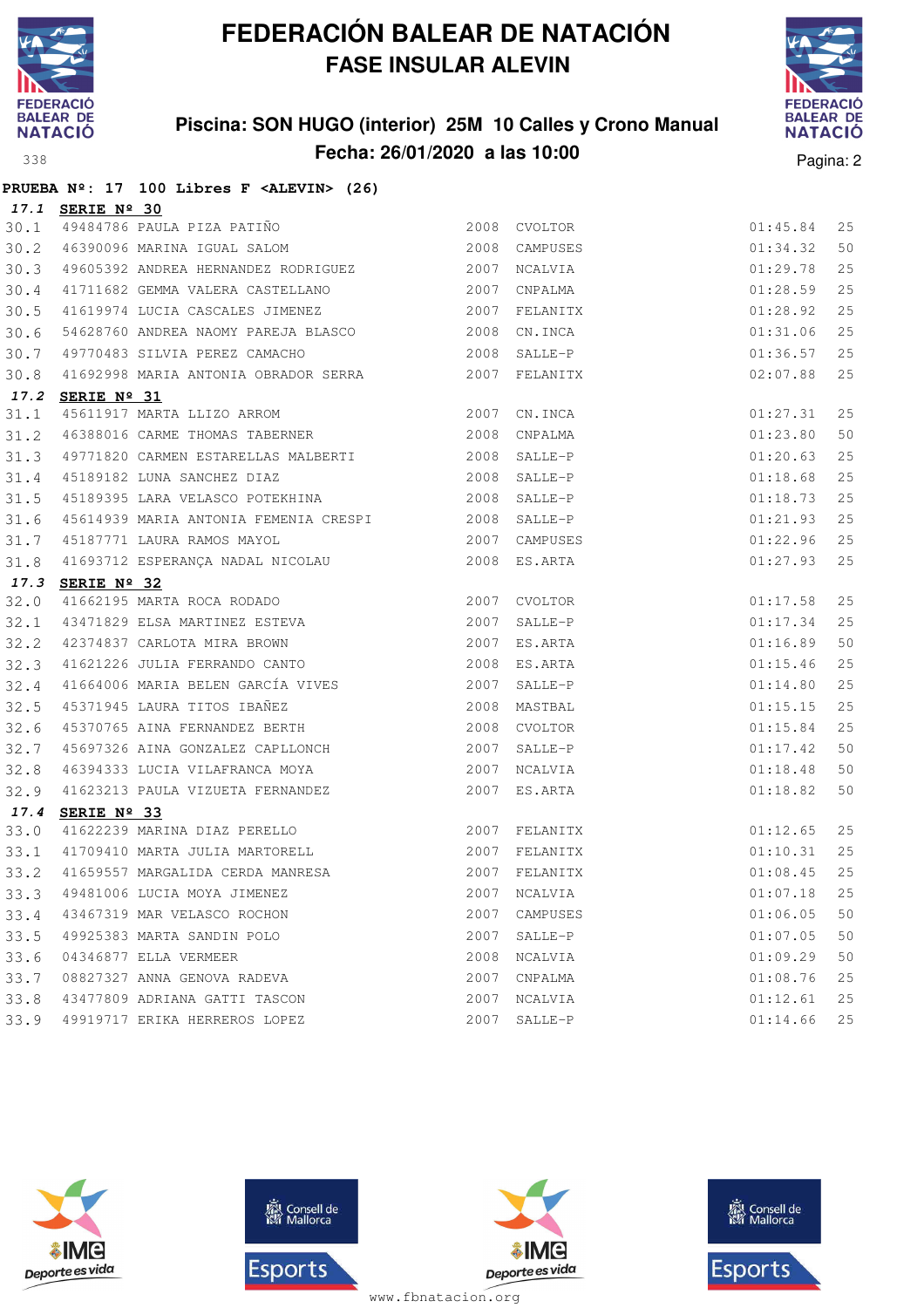

### **Piscina: SON HUGO (interior) 25M 10 Calles y Crono Manual Fecha: 26/01/2020 a las 10:00 Pagina: 3** Pagina: 3



|      |                  | PRUEBA Nº: 18 100 Libres M <alevin> (2)</alevin>                                         |              |                                                                                    |          |    |
|------|------------------|------------------------------------------------------------------------------------------|--------------|------------------------------------------------------------------------------------|----------|----|
|      | 18.1 SERIE Nº 34 |                                                                                          |              |                                                                                    |          |    |
| 34.2 |                  | 2007 MASTBAL<br>54623911 MARC FERRER AGUILAR                                             |              |                                                                                    | 01:29.87 | 25 |
| 34.3 |                  | 54875007 MIJAIL EUGENIO OCHOA SABANOV 600000 2007 NCALVIA                                |              |                                                                                    | 01:24.60 | 25 |
| 34.4 |                  | 41659730 TOLO HORRACH BONNIN                                                             | 2007         | CN.INCA                                                                            | 01:19.36 | 25 |
| 34.5 |                  | 41622901 ROGER GUINOVART CALDENEY 2007 ES.ARTA                                           |              |                                                                                    | 01:23.60 | 50 |
| 34.6 |                  |                                                                                          |              | SALLE-P                                                                            | 01:28.87 | 25 |
| 34.7 |                  | 43477211 ALBERTO EGEA RUIZ 2007<br>21225013 ADAM DIB** 2007<br><b>SERIE Nº 35</b>        | 2007         | CAMPUSES                                                                           | 01:38.82 | 25 |
|      | 18.2 SERIE Nº 35 |                                                                                          |              |                                                                                    |          |    |
| 35.2 |                  | 45697069 SERGIO BENNASSAR MARTIN 2007                                                    |              | ARTIN 2007 CNPALMA<br>RAAZAS 2006 CN.INCA<br>2007 FELANITX<br>RNANDEZ 2006 CNPALMA | 01:17.48 | 25 |
| 35.3 |                  | 41623479 ANDREU APARICIO TERRAZAS                                                        |              |                                                                                    | 01:16.74 | 50 |
| 35.4 |                  | 41661947 TOMEU JULIA MAIMO                                                               |              |                                                                                    | 01:12.90 | 25 |
| 35.5 |                  | 43476877 VICTOR CASTAÑER HERNANDEZ 2006 CNPALMA                                          |              |                                                                                    | 01:14.04 | 25 |
|      |                  | 35.6 43478179 JOEL ENRIQUE FARIÑA BARREROS 2006 CVOLTOR                                  |              |                                                                                    | 01:18.26 | 50 |
| 35.7 |                  | 45189060 JORDI PEREZ GARCIA                                                              |              | 2007 CAMPUSES                                                                      | 01:18.28 | 25 |
|      | 18.3 SERIE Nº 36 |                                                                                          |              |                                                                                    |          |    |
| 36.0 |                  | 45610144 JOAN MIQUEL NIETO CALDENTEY 2006 CNPALMA                                        |              |                                                                                    | 01:11.93 | 25 |
| 36.1 |                  | 45192656 GERARD DOMENECH DE LA IGLESIA 2007                                              |              | CAMPUSES                                                                           | 01:08.99 | 25 |
| 36.2 |                  | 45698049 XISCO QUINTANILLA GUTIERREZ                                                     | 2007         | CNPALMA                                                                            | 01:07.06 | 25 |
| 36.3 |                  | 41619398 DANIEL SERVERA GODOY 2006 ES.ARTA                                               |              |                                                                                    | 01:03.17 | 25 |
| 36.4 |                  | 45693738 JAUME PONS SANTAMARIA                                                           | 2006         | CNMURO                                                                             | 01:00.30 | 25 |
| 36.5 |                  | 45693046 CIRO ASCANIO SAIZ<br>45188997 LLUC ZANIN BARCELO<br>45187628 XAVIER PUIG BLANCO | 2006         | NCALVIA                                                                            | 01:02.22 | 50 |
| 36.6 |                  |                                                                                          |              | 2007 NCALVIA                                                                       | 01:04.56 | 25 |
| 36.7 |                  |                                                                                          | 2007 NCALVIA |                                                                                    | 01:07.66 | 25 |
|      |                  | 36.8 49609494 JOAQUIN RODRIGUEZ MENDEZ 2006 NCALVIA                                      |              |                                                                                    | 01:12.15 | 50 |
| 36.9 |                  | 49609615 TOMAS COLOMINA SANCHEZ 2007                                                     |              | CNPALMA                                                                            | 01:14.45 | 50 |
|      |                  | PRUEBA Nº: 19 200 Espalda F <alevin> (36)</alevin>                                       |              |                                                                                    |          |    |
|      | 19.1 SERIE Nº 37 |                                                                                          |              |                                                                                    |          |    |
| 37.2 |                  | 41623213 PAULA VIZUETA FERNANDEZ 62007 ES.ARTA                                           |              |                                                                                    | S.T.     |    |
| 37.3 |                  |                                                                                          |              |                                                                                    | S.T.     |    |
|      |                  | 37.4 45611917 MARTA LLIZO ARROM<br>37.5 46392188 NEREA CASTILLO LOPEZ                    |              | 2007 CN.INCA                                                                       | 03:28.75 | 50 |
|      |                  |                                                                                          |              | 2008 NCALVIA                                                                       | 03:30.20 | 25 |
|      |                  | 37.6 45193097 JOANA MARIA SIERRA RIERA 62008 CAMPUSES                                    |              |                                                                                    | S.T.     |    |
|      |                  | 37.7 41622239 MARINA DIAZ PERELLO                                                        |              |                                                                                    |          |    |
|      | 19.2 SERIE Nº 38 |                                                                                          |              |                                                                                    |          |    |
| 38.1 |                  | 49866753 ERIKA VERA CAPELLA                                                              |              | 2008 NCALVIA                                                                       | 03:11.58 | 50 |
| 38.2 |                  | 43476920 LUCIA DEL VALLE MARIN                                                           | 2007         | CAMPUSES                                                                           | 02:57.01 | 25 |
| 38.3 |                  | 43481556 AINA TOMAS TOMAS                                                                | 2008         | CAMPUSES                                                                           | 02:56.34 | 50 |
| 38.4 |                  | 09690446 LUNA CHIMA                                                                      | 2007         | CAMPUSES                                                                           | 02:44.76 | 50 |
| 38.5 |                  | 41692085 ARIADNA REUS SANS                                                               | 2007         | CN.INCA                                                                            | 02:54.10 | 50 |
| 38.6 |                  | 45614889 MARIA REINA MORENO                                                              | 2007         | SALLE-P                                                                            | 02:53.54 | 25 |
|      |                  | 38.7 45185139 LUCIA FUSTER BAENA                                                         |              | 2008 CNPALMA                                                                       | 03:05.86 | 25 |







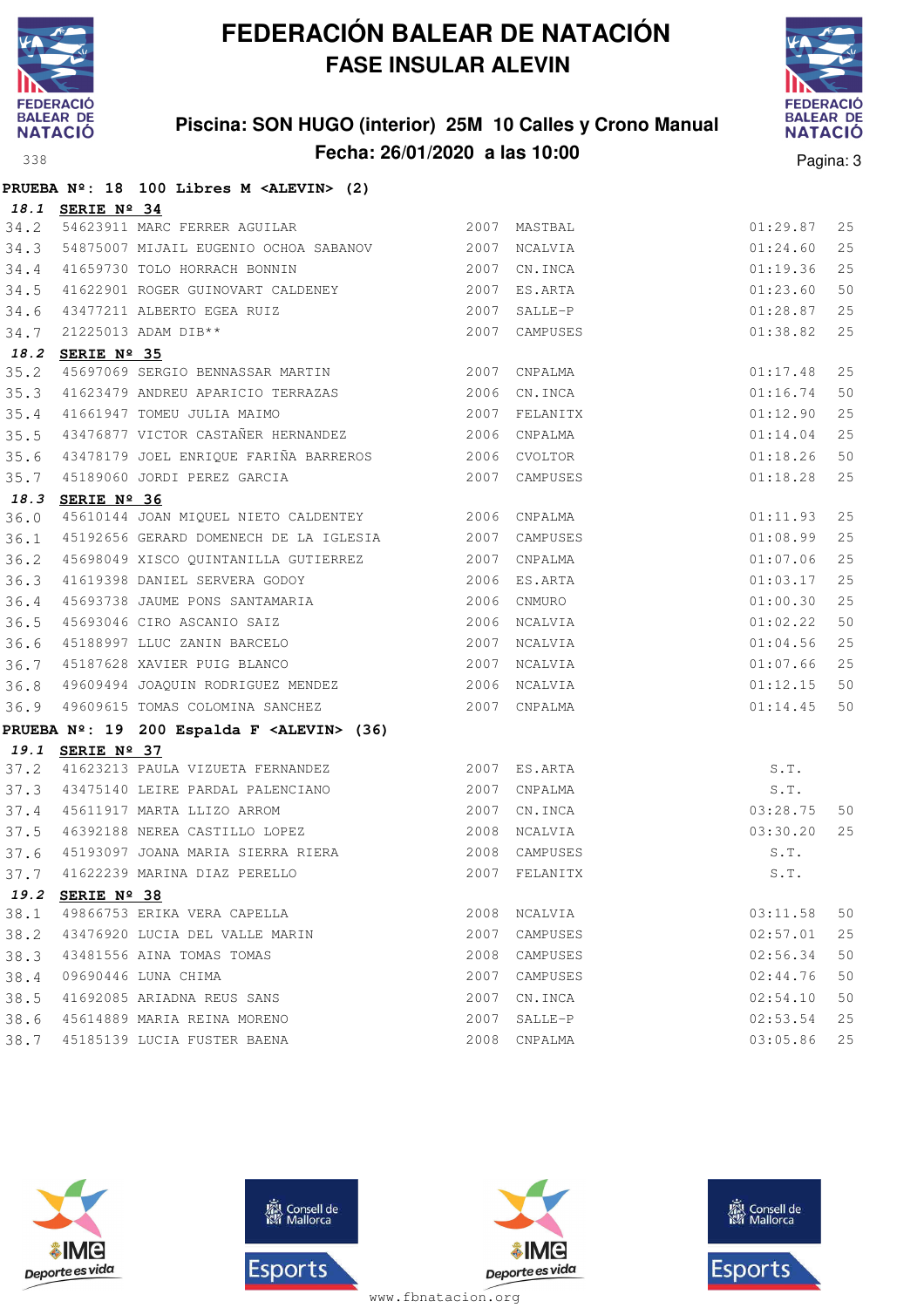

**PRUEBA Nº: 20 200 Espalda M <ALEVIN> (12)**

## **FEDERACIÓN BALEAR DE NATACIÓN FASE INSULAR ALEVIN**

### **Piscina: SON HUGO (interior) 25M 10 Calles y Crono Manual Fecha: 26/01/2020 a las 10:00** Pagina: 4



|      | 20.1 SERIE Nº 39                                      |               |          |    |
|------|-------------------------------------------------------|---------------|----------|----|
| 39.0 | 43480025 DAVID VILLEGAS VILLEGAS                      | 2007 CVOLTOR  | 03:22.34 | 25 |
| 39.1 | 41619398 DANIEL SERVERA GODOY                         | 2006 ES.ARTA  | 02:56.31 | 25 |
|      | 39.2 41663863 TOMEU BONET BONET                       | 2007 NCALVIA  | 02:49.91 | 25 |
|      | 39.3 45192573 NICOLAS BLAS STÜDE                      | 2007 CNPALMA  | 02:47.94 | 25 |
| 39.4 | 49927148 VICTOR POLO CAPO                             | 2006 CAMPUSES | 02:21.46 | 25 |
| 39.5 | 45691572 ANDREAS CARRASCAL GUILCHENKO 2006 CNPALMA    |               | 02:25.40 | 25 |
| 39.6 | 43461584 PAU SOCIAS ROIG                              | 2006 CVOLTOR  | 02:54.55 | 50 |
|      | 39.7 43470583 PAU REY GARCIA                          | 2007 NCALVIA  | 02:51.61 | 25 |
|      | 39.8 45612184 IVAN FERNANDEZ ROZALEN                  | 2006 CVOLTOR  | 03:03.72 | 50 |
|      | PRUEBA Nº: 21 100 Mariposa F <alevin> (32)</alevin>   |               |          |    |
|      | 21.1 SERIE Nº 40                                      |               |          |    |
|      | 40.2 46390465 BLANCA JAUME BRAVO                      | 2008 MASTBAL  | 01:45.70 | 25 |
|      | 40.3 45697326 AINA GONZALEZ CAPLLONCH 2007 SALLE-P    |               | 01:33.07 | 25 |
|      | 40.4 45184949 CLAUDIA FRANCO ROSSELLO                 | 2008 CNPALMA  | 01:30.55 | 25 |
| 40.5 | 45370765 AINA FERNANDEZ BERTH                         | 2008 CVOLTOR  | 01:32.57 | 25 |
|      | 40.6 45614994 AINA ABAD NUÑEZ                         | 2008 CNPALMA  | 01:37.00 | 50 |
|      | 21.2 SERIE Nº 41                                      |               |          |    |
| 41.2 | 41664006 MARIA BELEN GARCÍA VIVES                     | 2007 SALLE-P  | 01:29.42 | 25 |
|      | 41.3 45614991 ELISABETH ABAD NUÑEZ                    | 2008 CNPALMA  | 01:24.20 | 25 |
|      | 41.4 01579553 ESTELLA LLUM TONRATH                    | 2007 CAMPUSES | 01:09.39 | 25 |
|      | 41.5 45187558 LUCIA ZUBIRI OLIVERA                    | 2007 SALLE-P  | 01:23.87 | 25 |
|      | 41.6 41618710 PAULA E. REHKUGLER TOLEDO 2007 FELANITX |               | 01:27.32 | 25 |
|      | 41.7 45185729 MIREIA VANRELL MENENDEZ                 | 2007 CNPALMA  | 01:29.69 | 25 |
|      | PRUEBA Nº: 22 100 Mariposa M <alevin> (8)</alevin>    |               |          |    |
|      | 22.1 SERIE Nº 42                                      |               |          |    |
|      | 42.2 45192768 MARC CASTRO ARQUES                      | 2007 CAMPUSES | 01:28.33 | 25 |
|      | 42.3 41663102 ALEXANDRU MEDREA PADURE                 | 2007 CNPALMA  | 01:24.85 | 25 |
|      | 42.4 45696624 YAGO MARTINEZ CONSUEGRA                 | 2006 CVOLTOR  | 01:20.76 | 25 |
| 42.5 | 45696312 POL VALLESPIR TORAN                          | 2007 CN. INCA | 01:22.42 | 50 |
| 42.6 | 45696625 IKER MARTINEZ CONSUEGRA                      | 2006 CVOLTOR  | 01:26.36 | 25 |
|      | 22.2 SERIE Nº 43                                      |               |          |    |
| 43.2 | 49483562 ALEX JOAN ROMERO LLUCH                       | 2006 CNPALMA  | 01:15.71 | 25 |
| 43.3 | 43476590 OLIVER TOLEDO PANIAGUA                       | 2007 MASTBAL  | 01:13.25 | 50 |
|      | 43.4 43473869 JAVIER LOPEZ GUILLEN                    | 2006 CN.INCA  | 01:02.57 | 25 |
|      | 43.5 46392195 MIGUEL ANGEL SUÑER AMENGUAL             | 2006 CNPALMA  | 01:08.03 | 25 |
|      | 43.6 45188997 LLUC ZANIN BARCELO                      | 2007 NCALVIA  | 01:14.17 | 25 |
| 43.7 | 45698049 XISCO QUINTANILLA GUTIERREZ                  | 2007 CNPALMA  | 01:20.47 | 25 |







**感** Consell de Esports